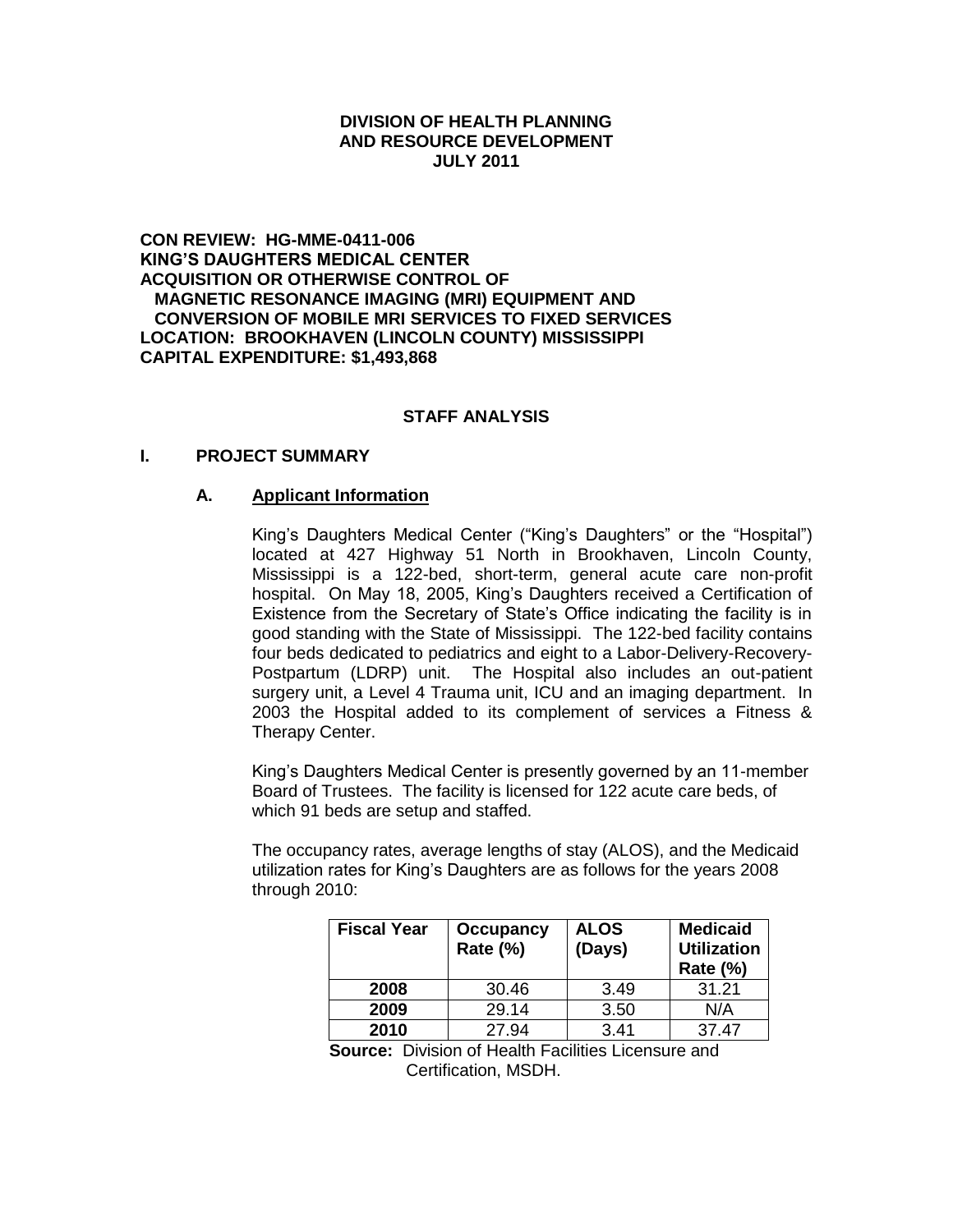## **B. Project Description**

King's Daughters Medical Center requests Certificate of Need (CON) for the acquisition or otherwise control of magnetic resonance imaging (MRI) equipment and conversion of mobile MRI services to Fixed MRI services.

Currently King's Daughters is authorized to provide mobile MRI services. The applicant submits that they are utilizing a refurbished, outdated GE MRI unit to provide those services.

The proposed project involves the acquisition of a new Toshiba Titan 1.5T MRI unit installed in a modular building attached to the back of the Hospital's imaging department. The applicant states that the building will consist of 720 square feet of space and the purchase price for the modular building is \$175,000 which includes all installation costs that includes a hallway connecting the modular building to the imaging department. According to the applicant, the installation will be accomplished by Toshiba America Medical Systems, Inc. ("Toshiba America") or its designee. The applicant further states that the hallway consists of approximately 216 square feet of space, resulting in a total of 936 square feet.

The applicant contends that the new Toshiba Titan 1.5T MRI unit will provide King's Daughters with a state-of-the-art MRI unit that allows feetfirst entry in 90% of the procedures performed on the unit, provides the best non-contrast MRA technology available, and is the quietest MRI unit on the market. The applicant further contends that the location of the unit will be situated in an area that provides ample space for the unit, the staff, and the control room, as well as to allow staff a direct view of the patient during the procedure.

The applicant further justifies its decision for the Toshiba Titan because it comes with an 18-month warranty, offers a 50 cm field of view in z-axis (provides for faster scans), a bore diameter of 71 cm, and a weight limit of 440 pounds, resulting in an increase of 140 pounds over the GE unit.

The applicant submits that the cost of the MRI unit is \$1,278,868, which cost includes the Toshiba Titan 1.5T MRI at \$1,249,079, the Medrad Spectris Solaris EP MR Injector at \$29,790, and the cost of the modular building and connecting hallway, fully installed and constructed directly behind the imaging department, is \$175,000.

The capital expenditure for the proposed project is \$1,493,868 which includes the purchase price of the equipment, preconstruction of the modular building, hallway, and contingency reserve fee. The project is expected to result in an additional 13.5 FTE (Full-time equivalent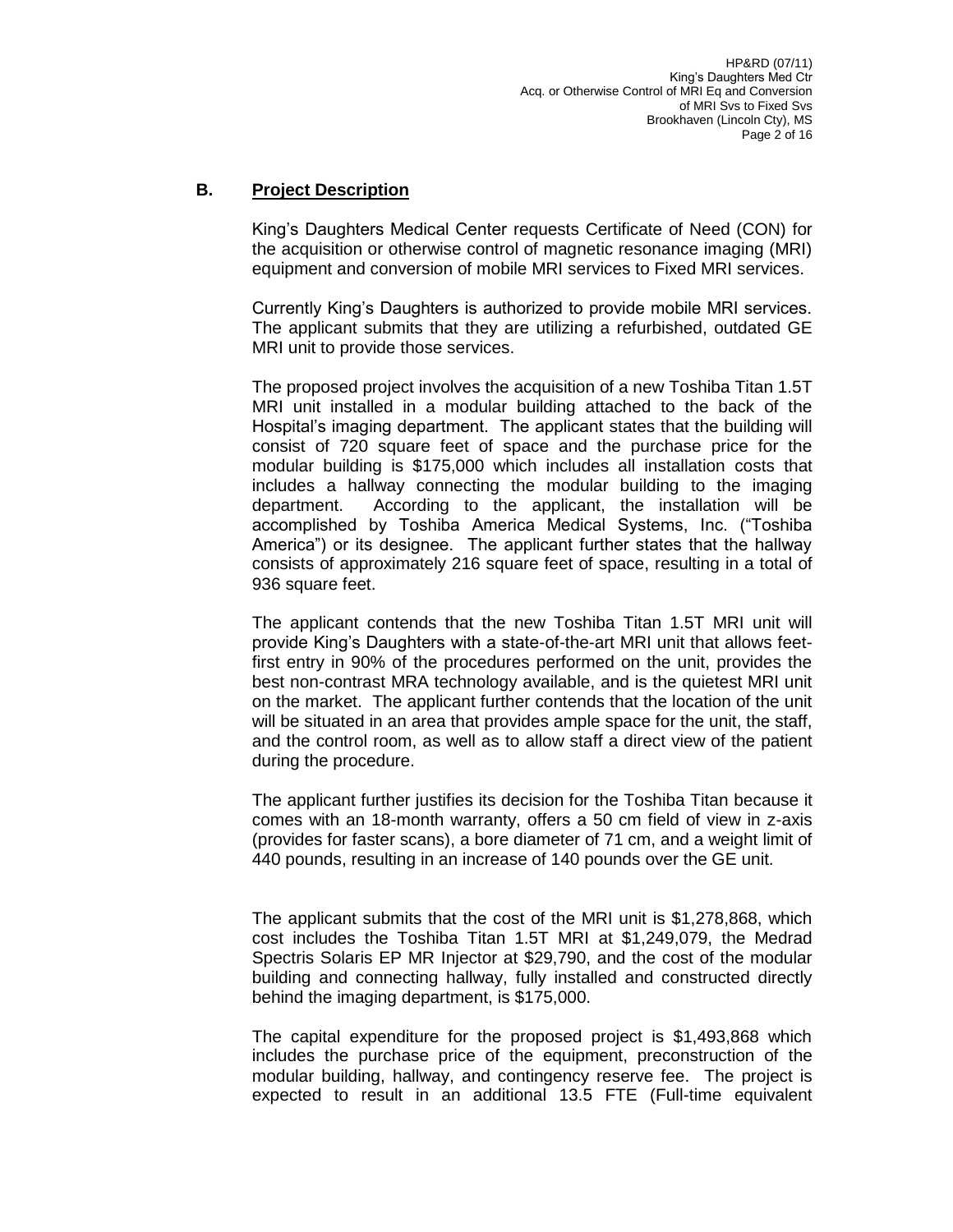employees) at an annual additional cost of \$831,449. The applicant intends to finance \$1,453,868 of the project for 60 months with an expected interest rate of 4.05% interest and finance the balance through accumulated cash reserves. The applicant included a projected operating statement for the first, second, and third years of operation (See Attachment 1).

On February 11, 2011 the Division of Health Facilities Fire Safety and Construction inspected the site at 427 Highway 51, Brookhaven, Mississippi and found the site acceptable, as a result, granted site approval.

The applicant asserts that the proposed project is expected to be complete six months after acquisition of the CON.

# **II. TYPE OF REVIEW REQUIRED**

Projects which propose the establishment of MRI services are reviewed in accordance with Section 41-7-191, subparagraphs  $(1)(d)(xii)$ , and  $(f)$  of the Mississippi Code of 1972 Annotated, as amended, and duly adopted rules, procedures, plans, criteria, and standards of the Mississippi State Department of Health.

In accordance with Section 41-7-197 (2) of the Mississippi Code 1972 Annotated, as amended, any person may request a public hearing on this project within 20 days of publication of the staff analysis. The opportunity to request a hearing expires on August 1, 2011.

### **III. CONFORMANCE WITH THE STATE HEALTH PLAN AND OTHER ADOPTED CRITERIA AND STANDARDS**

## **A. State Health Plan (SHP)**

The *FY 2011 State Health Plan* contains criteria and standards which an applicant is required to meet before receiving Certificate of Need authority for acquisition or otherwise control of MRI equipment and/or offering of MRI services and conversion of MRI services to fixed services. This application is in substantial compliance with applicable criteria and standards.

The *FY 2011 State Health Plan* provides that the conversion from mobile MRI service to fixed MRI service is considered the establishment of a new MRI service and requires CON review.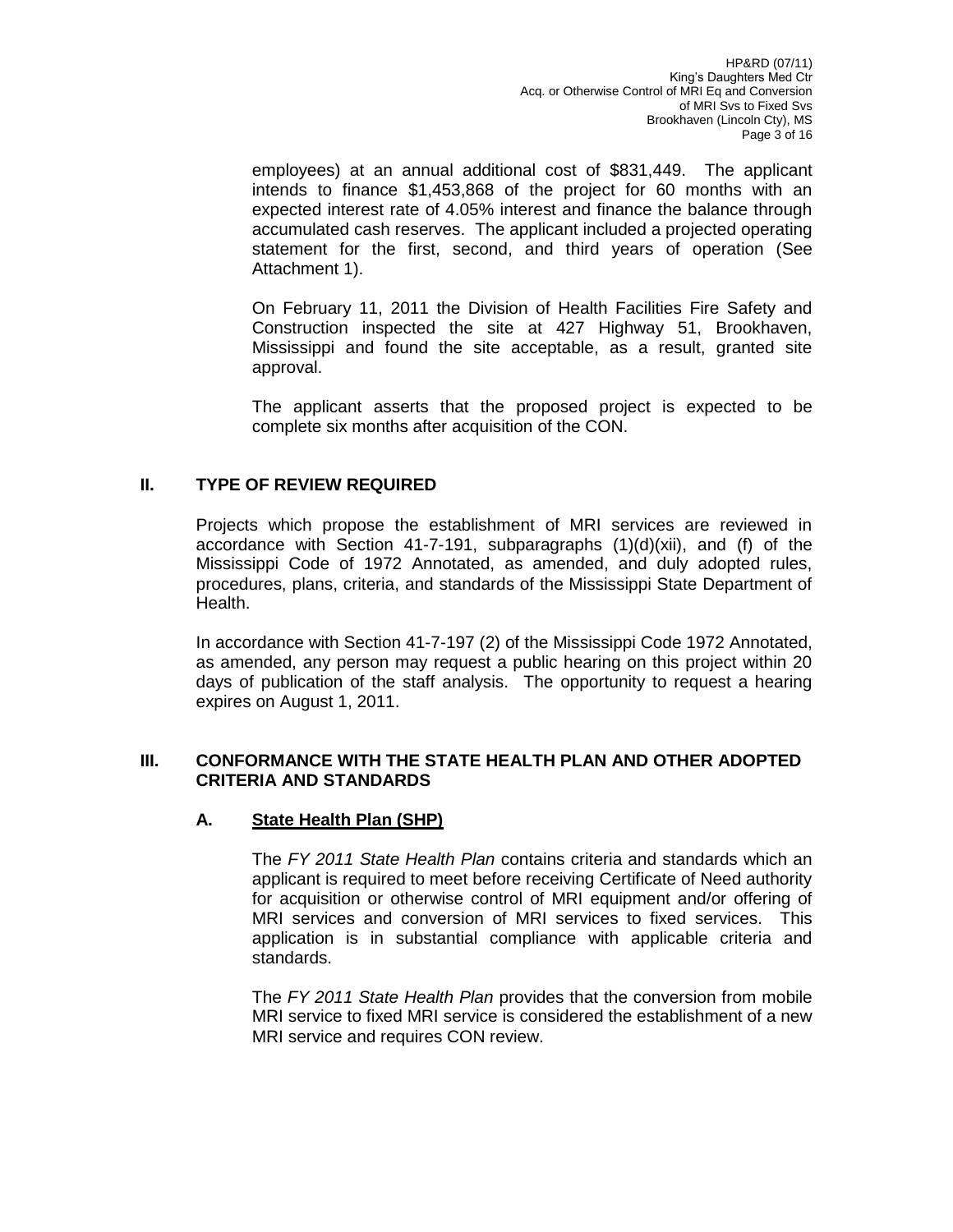As stated previously, King's Daughters is authorized to provide mobile MRI services. The Hospital is utilizing a refurbished, GE MRI unit to provide the services.

## **SHP Policy Statement (PS) Regarding (MRI)**

**PS - 4 Conversion from Mobile MRI to Fixed MRI:** The proposed project involves the conversion of the Hospital's mobile MRI service to fixed MRI service. This CON application is seeking authority for such conversion.

**PS - 5 Utilization of Existing Units:** King's Daughters is located in General Hospital Service Area (GHSA) 7 and the Hospital identifies its primary service area as Lincoln County. The applicant submits that King's Daughters is the only provider of MRI services in Lincoln County.

According to the *2011 State Health Plan*, there were 7,804 MRI procedures performed in GHSA 7 during Fiscal Year (FY) 2009 and 4.20 full time equivalent (FTE) MRI units. Therefore, the average number of MRI procedures performed in FY 2009 in GHSA 7 was 1,858.

The applicant submits that this project is for the conversion of mobile MRI services to a fixed service, therefore; there is no actual impact on the existing providers and if any they will be minimal.

**PS – 6 Population-Based Formula**: According to the applicant King's Daughters is the only acute care hospital and the only provider of MRI services in Lincoln County. The applicant states that its primary service area is Lincoln County where over sixty percent (60%) of its patients reside. In addition, the applicant recognizes Copiah County, Lawrence County, Pike County, and Franklin County as its secondary service area.

The *2011 State Health Plan*, utilizing the Mississippi Population Projections for 2010, 2015, and 2020, August 2005 indicates a population of 34,904 for Lincoln County, 30,466 for Copiah County, 13,936 for Lawrence County, 40,619 for Pike County, and 8,460 for Franklin County (total population projected 128,385). However, the Hospital is located in GHSA 7, which has a total population projection of 176,215.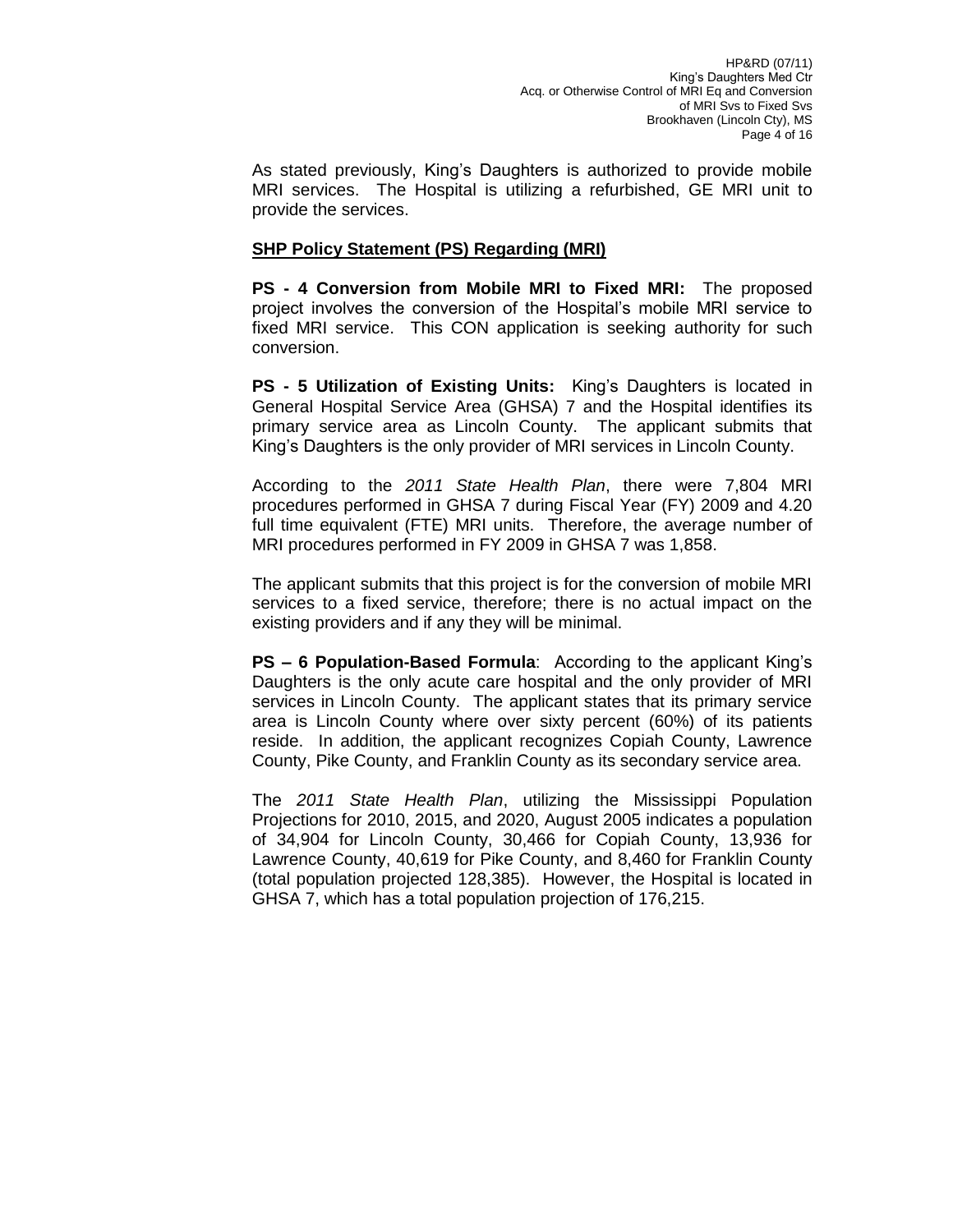#### **Population-Based Formula for Projection of MRI Service Volume**

| $X^*Y = 1,000 = V$<br>Where, $X =$ Applicant's Defined Service area population<br>Y = Mississippi MRI Use Rate<br>$V =$ Expected Volume |         |        |
|-----------------------------------------------------------------------------------------------------------------------------------------|---------|--------|
| 34,904 (Lincoln County's population projections)<br>1,000                                                                               | $=$     | 34.904 |
| 34.904 *87.17 (MS MRI use rate)                                                                                                         | =       | 3,043  |
| 176,215 (GHSA 7 population projections)<br>1,000                                                                                        | 176.215 |        |
| 176.215*87.17 (MS MRI Use Rate)                                                                                                         |         | 15.360 |

The applicant notes that when applying the Mississippi MRI use rate to the population projection of GHSA 7 it statistically generates 15,360 MRI procedures, which is almost two times the number of procedures actually performed in GHSA 7 in 2009. According to the applicant, the residents of GHSA 7 and Lincoln County are being underserved or are being forced to travel outside GHSA 7 to receive the appropriate MRI service.

#### **SHP Criterion 1 – Need**

An entity desiring to offer MRI services must document that the equipment shall perform a minimum of 2,700 procedures by the end of the second year of operation, according to the *FY 2011 State Health Plan.*

The applicant indicates that the proposed project is to seek approval for the conversion of a mobile MRI unit to a Fixed MRI unit.

According to the *2011 State Health Plan*, King's Daughter performed a total of 1,179 procedures in 2008 and 1,436 in 2009.

The applicant makes the following projections of MRI procedures to be performed during the first and second years of operation:

| Year 1 | Year 2 |
|--------|--------|
| 1.892  | 2,867  |

As previously stated, King's Daughter is the only acute care hospital and the only provider of MRI services in Lincoln County. The Hospital's primary service area is Lincoln County where over sixty percent (60%) of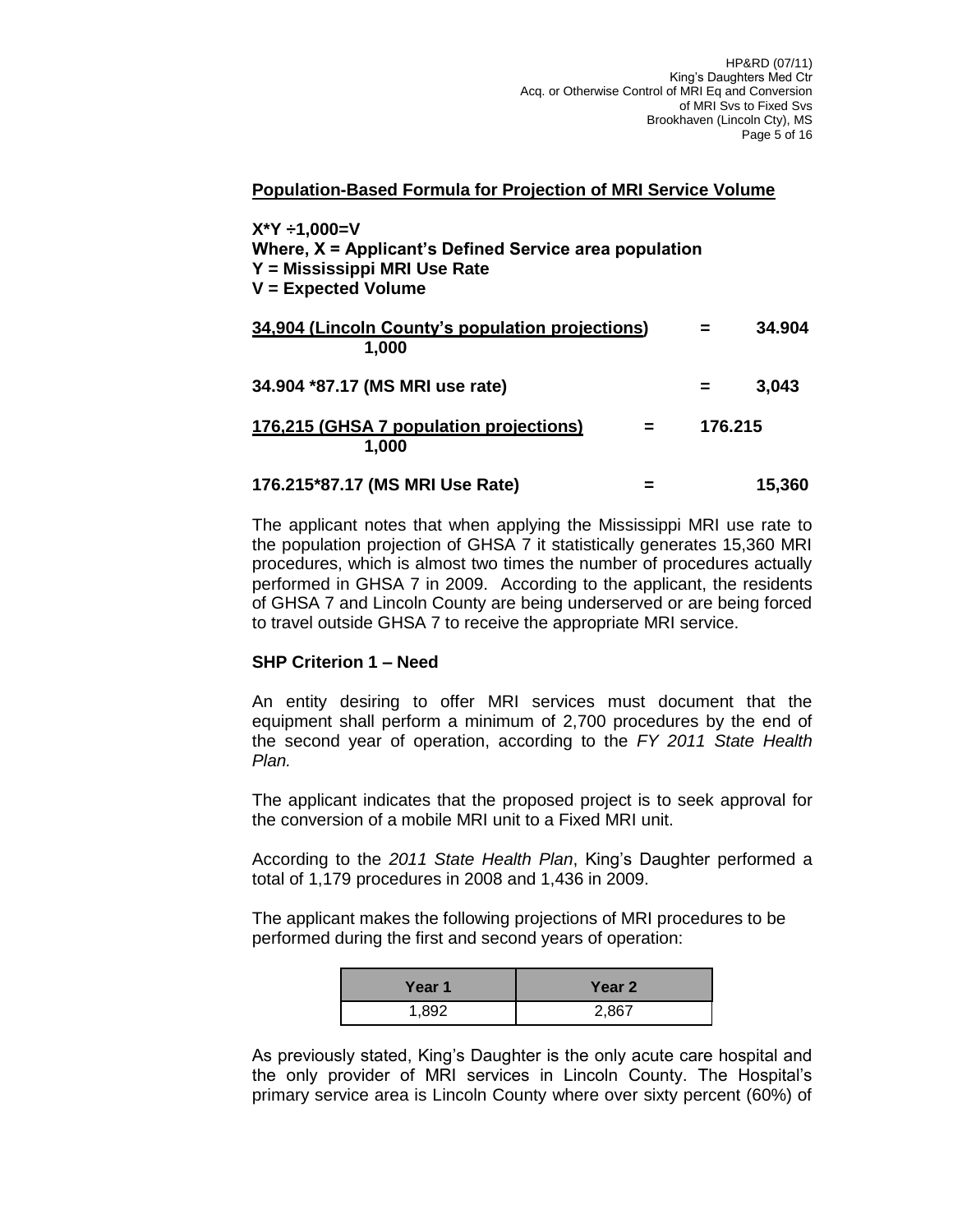its patients reside. The applicant indicates its secondary service area as Copiah County, Lawrence County, Pike County, and Franklin County.

The *2011 State Health Plan* indicates a population projection of 34,904 for Lincoln County and 176,215 for GHSA 7 in 2010 with a Mississippi MRI use rate of 87.17. Applying the Mississippi MRI use rate to the population projection in GHSA 7 revealed the number of MRI procedures that statistically are generated by the resident of GHSA 7 to be 15,630. Additionally, when calculating the population projections for Lincoln County with the Mississippi MRI use rate it equates to 3,043.

Therefore, the applicant believes the application of the Mississippi's MRI use rate to the population projections of King's Daughter primary service area clearly supports the Hospital's compliance with this criterion.

In addition, the applicant must demonstrate that all existing units within its defined service area have performed an average of 1,700 procedures for the most recent 12-month period. According to the FY 2011 Sate Health Plan, there were 4.20 FTE units operating in General Hospital Service Area 7 during 2009, for an average of 1,858 procedures per unit (See the following table).

| <b>Facility Name</b>                                    | Location/Type<br>of Equipment | Day(s)    | # of Hours | 2008 No. of<br><b>Procedures</b><br><b>Performed</b> | 2009 No. of<br><b>Procedures</b><br><b>Performed</b> | <b>FTE Unit</b><br>2009 |
|---------------------------------------------------------|-------------------------------|-----------|------------|------------------------------------------------------|------------------------------------------------------|-------------------------|
| Daughters<br>King's<br><b>Medical Center</b>            | Brookhaven/M                  | Mon - Fri | 40 hrs     | 1,179                                                | 1,436                                                | 1.00                    |
| Open Air of Miss<br>Lou-Natchez Reg.<br>M.C.            | Natchez/F(2)                  | Mon - Fri | 80 hrs     | 2,968                                                | 2,997                                                | 2.00                    |
| SMI-Lawrence<br><b>County Hospital</b>                  | Monticello/M                  | Wed       | <b>PM</b>  | 117                                                  | 136                                                  | .10                     |
| SMI-Walthall<br>County Hospital                         | Tylertown/M                   | Wed       | 4 hrs      | 240                                                  | 177                                                  | .10                     |
| <b>MS</b><br>Southwest<br>Regional<br>Medical<br>Center | McComb/F                      | Mon - Fri | 75 hrs     | 3,033                                                | 3,058                                                | 1.00                    |
| <b>Total</b>                                            |                               |           |            | 7,537                                                | 7,804                                                | 4.20                    |
| Average<br>Procedures/<br><b>MRIFTE</b>                 |                               |           |            | 1,794                                                | 1,858                                                |                         |

#### General Hospital Service Area 7 Location and Number of MRI Procedures *FY 2011 State Health Plan*

F – Fixed M – Mobile FTE – Full-time equivalent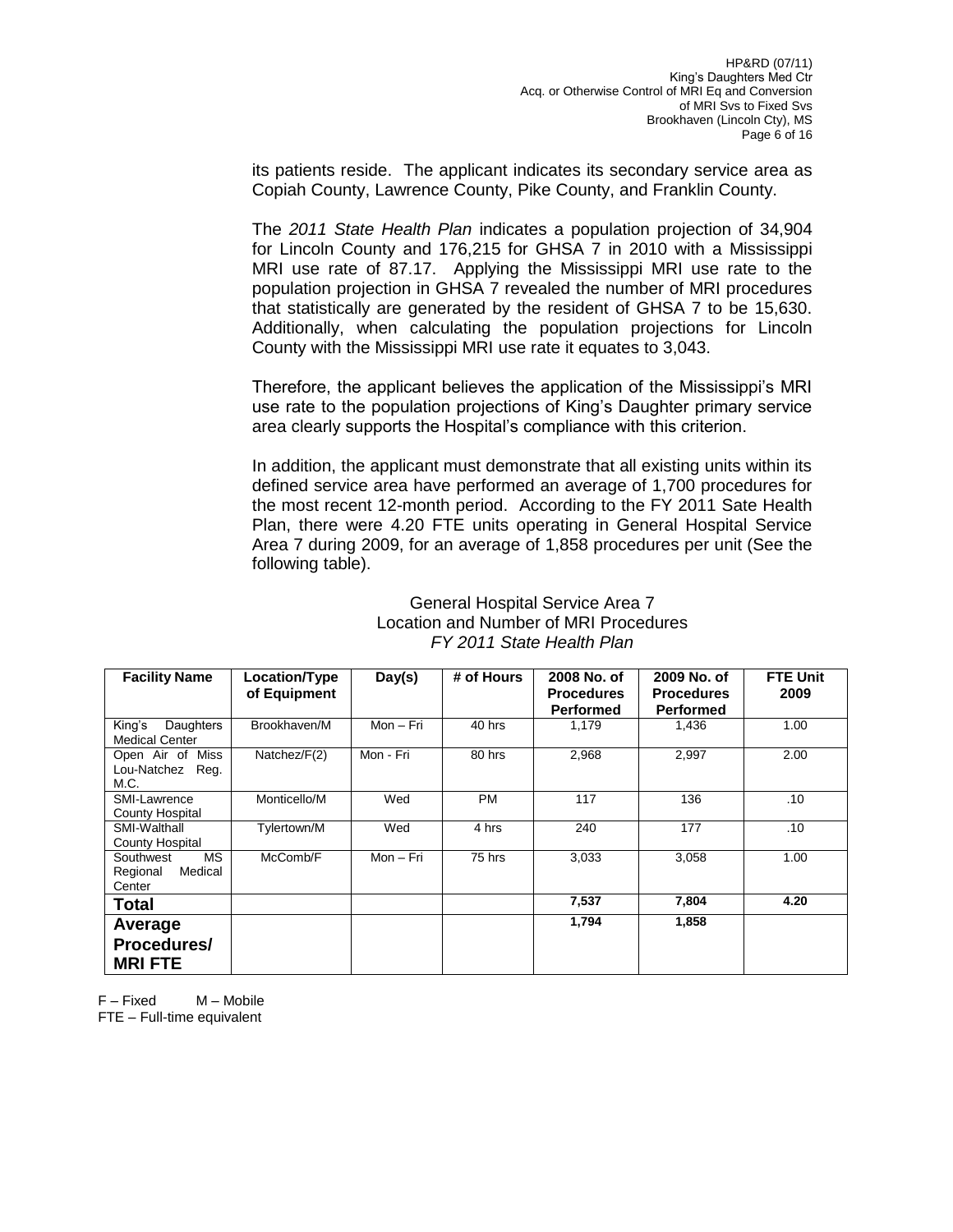## **SHP Criterion 2 – Quality Assurances**

The applicant certifies that King's Daughters will purchase the Toshiba Titan from Toshiba America and the Spectris Solaris EP MR Injector from Medrad. The applicant affirms that the equipment is FDA approved, will be operated by qualified personnel, and that there are no fixed/minimum volume requirement for the equipment.

### **SHP Criterion 3 – Information Recording/Maintenance**

The applicant affirms that data listed in this criterion will be kept and made available to the Mississippi State Department of Health within 15 business days of request.

### **SHP Criterion 4 – Registration**

The application contains documentation of formation and listing of good standing in the State of Mississippi for King's Daughter Medical Center.

### **SHP Criterion 5 – CON Approval**

The applicant submits this application for the conversion of the Hospital's mobile MRI service to fixed MRI service and equipment.

### **Criteria and Standards for the Offering of Fixed or Mobile MRI Services**

#### **SHP Criterion 1 – Need**

The applicant projects to perform 1,892, 2,867, and 3,281 procedures the first, second, and third year of operation, respectively. These projections meet and exceed the minimum requirement of 2,700 procedures required by the end of the second year of operation.

## **SHP Criterion 2 - Documentation of Diagnostic Imaging Modalities**

The applicant states that the Hospital is currently a provider of MRI services and maintains and will continue to maintain a full range of diagnostic imaging modalities for verification and complementary studies. The applicant further states that these modalities include, but are not limited to, computed tomography (full body), ultrasound, angiography, nuclear medicine, and conventional radiology.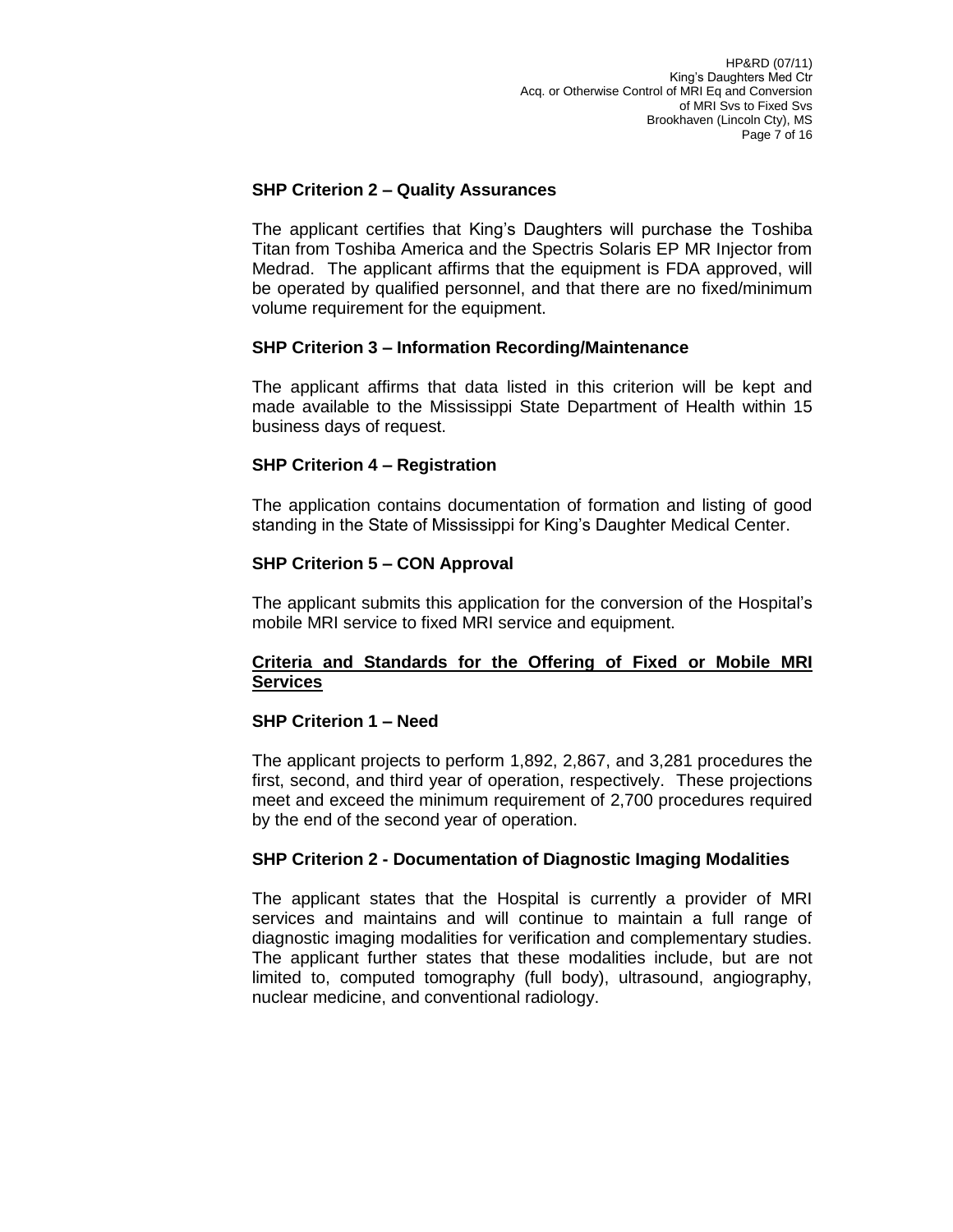## **SHP Criterion 3 – Accessibility**

The applicant affirms that King's Daughters does not have policies or procedures that would exclude patients because of race, color, age, sex, ethnicity, or ability to pay.

## **SHP Criterion 4 - Staffing**

According to the applicant, King's Daughters is currently a provider of MRI services and has available the staff that is required by this criterion.

### **SHP Criterion 5 – Research Staffing**

The applicant indicates that King's Daughters does not anticipate using the Toshiba Titan for experimental procedures. The applicant further indicates that however, if the Hospital were to do so it would only do so with formal/approved protocols in place and a full-time medical physicist or MRI scientist with at least one year of experience in diagnostic imaging available in the facility.

### **SHP Criterion 6 – Data Requirement**

The applicant assures that: the data requirements listed for this criterion will be met; it will record and maintain, at a minimum, the information required in this criterion regarding charity care, care to the medically indigent, and Medicaid populations; and will make the required information available to the Mississippi State Department of Health within 15 days of the request.

## **SHP Criterion 7 – CON Approval**

As stated previously, the applicant submits this application for the conversion of the Hospital's mobile MRI service to fixed MRI service and equipment.

#### **Certificate of Need Criteria and Standards for Construction, Renovation, Expansion, Capital Improvements, Replacement of Health Care Facilities, and Addition of Hospital Beds**

#### **SHP Criterion 5 – Charity/Indigent Care**

The applicant submits that King's Daughters currently provides and will continue to provide a "reasonable amount" of indigent/charity care.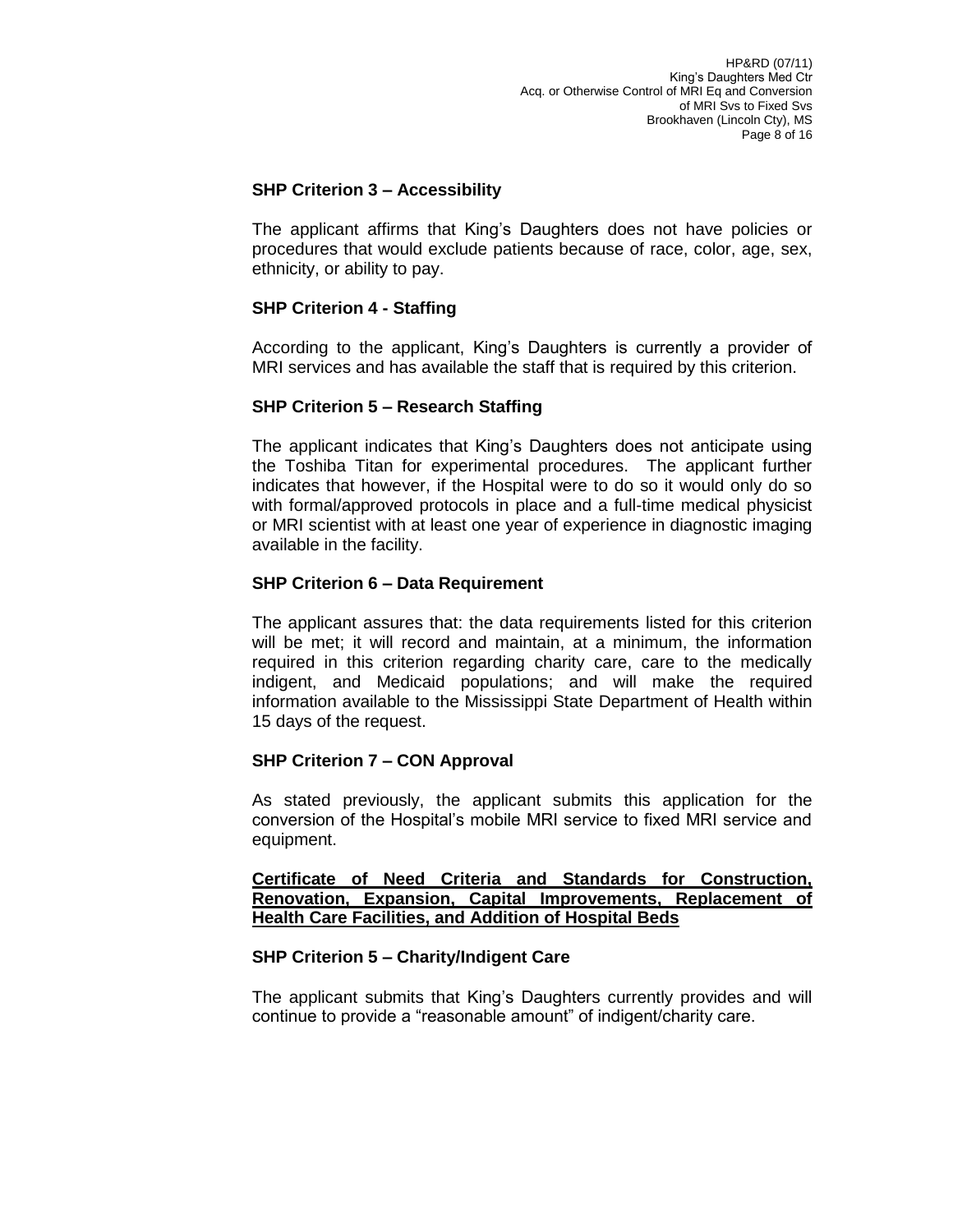## **SHP Criterion 6 – Reasonable Construction and Equipment Cost**

According to the applicant the square footage cost for the addition of the modular building and the connecting hallway consisting of 936 square feet of space, including a \$40,000 contingency amount is \$229.70. The *Means Building Construction Cost Data, 2011 Edition* lists the cost for new hospital construction range from \$184 to \$315 per square foot. Therefore, the applicant submits that the cost is reasonable when compared to other similar projects in the state and that the equipment costs for the project do not exceed the median costs for equipment of similar quality by more than fifteen percent (15%).

### **SHP Criterion 7 – Floor Area and Space Requirements**

King's Daughters submits that the gross square footage of the modular building and the connecting hallway is 936 square feet of space and is efficient for the operation of the Toshiba Titan.

No restraints on the proposed project are expected due to architectural design.

No special considerations due to local conditions are requested by the applicant.

#### **SHP Criterion 8 – Construction vs Replacement**

The applicant states that the cost (\$175,000) of the proposed construction of a modular building, as installed and with the connecting hallway, does not exceed eighty-five percent (85%) of the cost to replace the hospital.

#### **SHP Criterion 9 – Service Specific Criteria**

The application does not propose any new services. King's Daughters is a current provider of MRI services.

#### **B. General Review (GR) Criteria**

Chapter 8 of the *Mississippi Certificate of Need Review Manual, revised May 1, 2010,* addresses general criteria by which all CON applications are reviewed. This application is in substantial compliance with general review criteria contained in the Manual.

#### **GR Criterion 1 – State Health Plan**

The application was reviewed for compliance with the *FY 2011 State Health Plan* as previously discussed.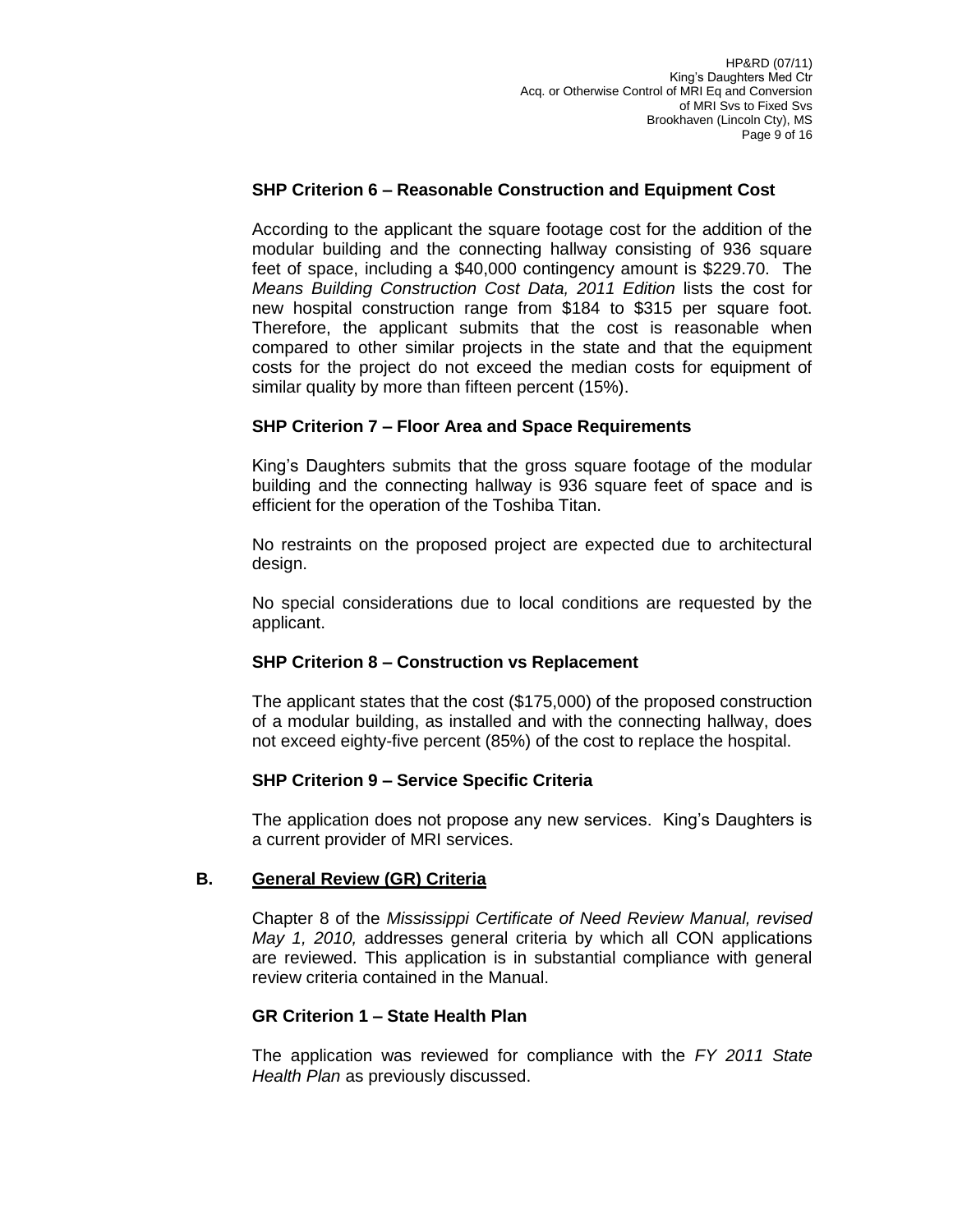## **GR Criterion 2 – Long Range Plan**

The applicant states that the proposed project to convert the Hospital's MRI service to a fixed MRI service and to acquire state-of-the-art MRI equipment comports with the Hospital's goal to provide quality, efficient health care to all residents of the Lincoln County community and the Hospital's secondary service area and is compatible with its long-range plans.

## **GR Criterion 3 – Availability of Alternatives**

The applicant contends that several options were considered. They are as follows:

**Status Quo:** The applicant submits that the Hospital could continue providing MRI services in a cramped mobile trailer with outdated MRI equipment. However, this alternative was rejected because such decision would not be in the best interest of the Hospital's patients or the Lincoln County community. The applicant states that currently, King's Daughters must refer many of its patients to other providers who are able to accommodate those patients by providing MRI procedures that the current GE equipment is incapable of providing. Additionally, some of those patients may not be in a position to travel and may have to rely on less sophisticated diagnostic testing.

**Utilize Different Mobile MRI Equipment:** The applicant submits that the Hospital discussed this alternative with members of its medical staff. It was determined that, given the fact that it must refer many of its patients to other MRI providers to perform more sophisticated MRI procedures and given the fact that it provided 826 MRI procedures during the sixmonth period of August 2010 through January 2011, that it would best serve the healthcare needs of its patients and the residents in its service area by offering fixed MRI service utilizing state-of-the-art MRI equipment.

**Convert to Fixed MRI Service and Renovate the Existing physical Plant to Accommodate the Equipment:** The applicant states that after selecting the appropriate MRI unit they had to determine the best place to locate the new unit. The Hospital considered renovating the imaging department to accommodate the new MRI unit. However, when they compared this alternative to the selected proposed option, they found that there were significant cost savings by having Toshiba America install a modular building with a veneer compatible with the physical plat.

**Convert to Fixed MRI Service and Add Modular Building onto Imaging Department:** The applicant contends that this alternative selected by the Hospital, to acquire the Toshiba Titan and to add a modular building to the imaging department, was the best alternative.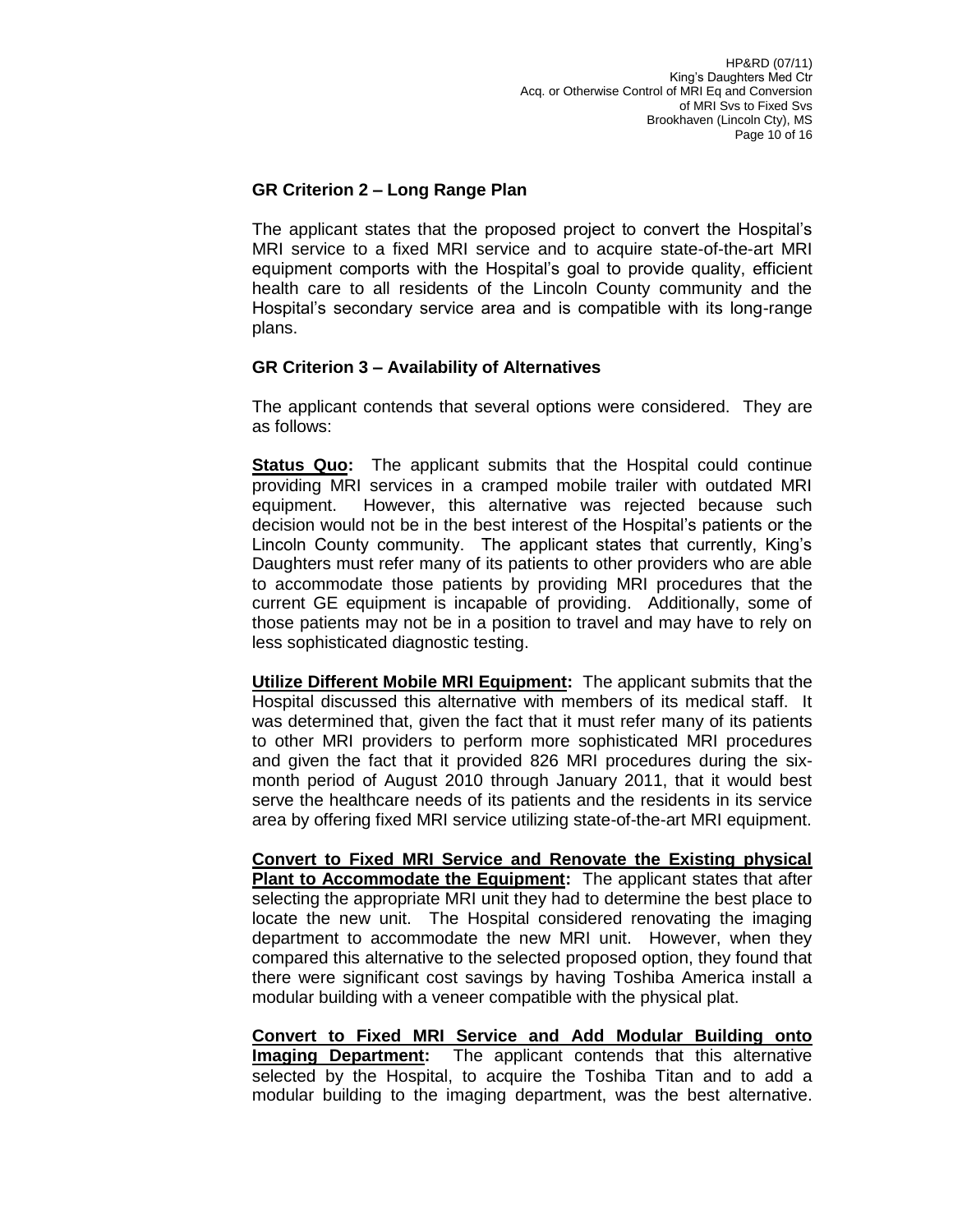According to the applicant, the building will be large enough to allow efficient access to the patient through the entire MRI procedure, will allow the provision of the state-of-the-are MRI procedures, and will allow direct view of the patient throughout the entire MRI procedure. Additionally, the addition of the modular building will be less costly than the renovation to the physical plant and will still provide the necessary space for provision of the MRI procedures in an aesthetic addition to the Hospital.

## **GR Criterion 4 – Economic Viability**

The applicant submits that in order to determine the feasibility of its offering fixed MRI services and acquiring the Toshiba Titan 1.5T MRI unit, King's Daughters requested its director of radiology to analyze what effect the project is expected to have on utilization. According to his analysis, the Hospital will provide 3,012 MRI procedures during the first year of operation. The applicant further submits that the director of radiology's analysis is based on historical data, estimates of physicians on staff at the Hospital, and expected increases based on new types of procedures. However, the Hospital's chief financial officer conservatively lowered those projections to 1,868 MRI procedures during the first year of operation to allow for the possibility that there will be some "start-up" time for the fixed service and 2,867 MRI procedures by the second year of operation.

The applicant contends that the implementation of this project will not result in an increase or decrease in the current charges for MRI procedures. However, the Hospital periodically increases its charges for procedures based on inflationary costs and reimbursement issues. The Hospital further contends that such increases are reasonable and compare favorably to other similar services in GHSA 7 and the State. Furthermore, the Hospital believes the increases reflected in the charges for MRI procedures reflect the fact that the Hospital will be able to provide more complex MRI procedures on the new equipment.

Staff concluded that the proposed project will be economically viable by the third year of operation.

## **GR Criterion 5 – Need for Project**

The applicant submits that no changes will be made to the population served nor do they expect any changes in utilization at either its facility or other providers as a result of this project as they currently provide the service.

The application contains fifteen (15) letters of support for the proposed project.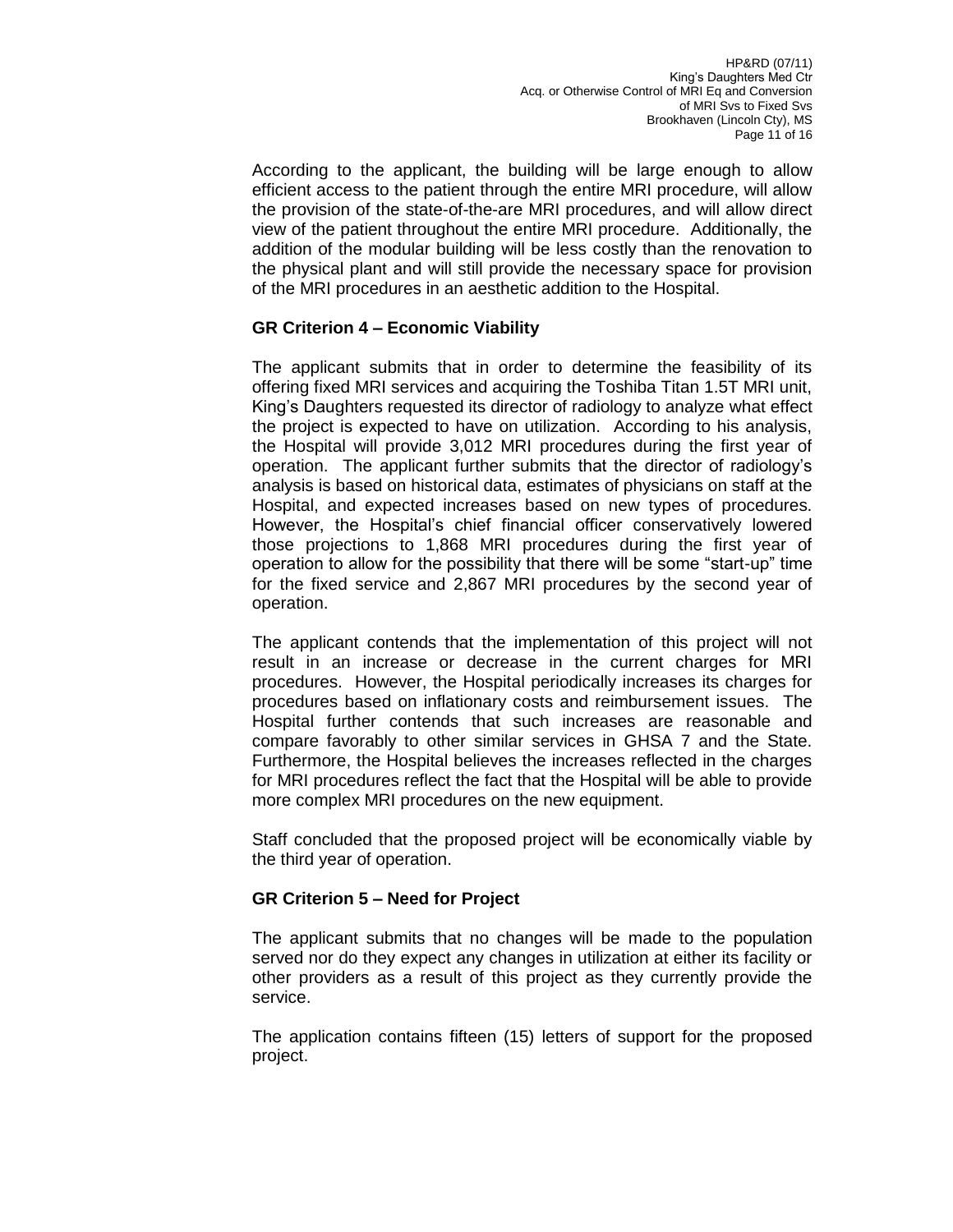The Department did not receive any letters of opposition concerning the proposed project.

## **GR Criterion 6 – Access to the Facility or Service**

The applicant affirms that all residents of the health planning service area, hospital service area, and patient service area, including Medicaid recipients, charity/medically indigent patients, racial and ethnic minorities, women, handicapped persons, and the elderly currently has access to the services.

## **GR Criterion 7 – Information Requirement**

The applicant affirms that it will record and maintain the information required by this criterion and make it available to the Mississippi State Department of Health within 15 business days of proper request.

### **GR Criterion 8 – Relationship to Existing Health Care System**

The applicant submits that the proposed project is for the conversion of mobile MRI service to a fixed MRI service and the acquisition of MRI equipment. They do not contemplate the addition of a new MRI provider in Lincoln County, the Hospital's primary service area, GHSA 7, or the State. The applicant further submits that the new state-of-the-art Toshiba Titan will permit the provision of the following MRI procedures that cannot be provided on the current GE unit: MR of the biliary tree (MRCP), MR angiography of the extremities, abdominal MR, non-contrast MR, cardiac MR, and procedures on persons weighing in excess of 300 pounds.

According to the *2011 State Health Plan* there are four (4) MRI providers, five (5) facilities in the service area with only one (1) being in Lincoln County. However, the applicant believes this project will not have any impact on existing providers since King's Daughters is currently providing MRI services.

The Department has not received any letters of opposition for the proposed project.

#### **GR Criterion 9 - Availability of Resources**

The applicant documents that this service is currently operating and only one new personnel, certified MRI technician, will be required, at a cost of \$45,490 for the first year.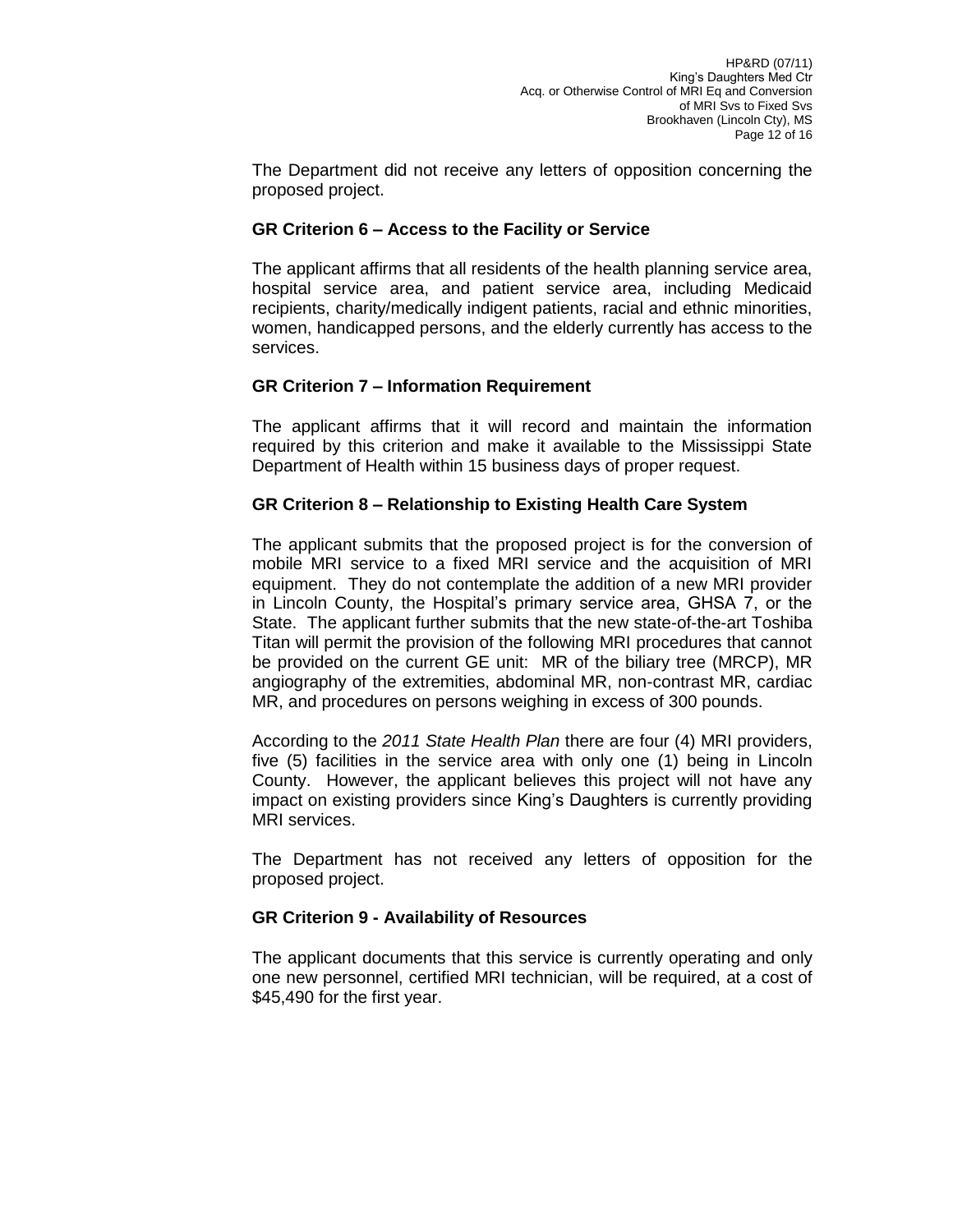# **GR Criterion 16– Quality of Care**

The applicant states that King's Daughters have a history of providing quality medical care to the resident of its service area. The applicant further states that it has in place a quality improvement program for the purpose of ensuring the delivery of the highest quality care to its patients in the most efficient and effective manner with the resources available.

King's Daughters is certified to participate in the Medicare and Medicaid programs and is accredited by The Joint Commission.

### **IV. FINANCIAL ANALYSIS**

## **A. Capital Expenditure Summary**

The total estimated capital expenditure is allocated as follows:

|             | Item                                                | Cost               | Percent<br>of Total |
|-------------|-----------------------------------------------------|--------------------|---------------------|
| a.          | <b>Construction Cost -- New</b>                     | \$175,000          | 11.71%              |
| b.          | <b>Construction Cost -- Renovation</b>              |                    |                     |
| $C_{\star}$ | Capital Improvements                                |                    |                     |
| d.          | <b>Total Fixed Equipment Cost</b>                   |                    |                     |
| e.          | <b>Total Non-Fixed Equipment Cost</b>               | 1,278,868          | 85.61%              |
| f.          | <b>Land Cost</b>                                    |                    |                     |
| g.          | <b>Site Preparation Cost</b>                        |                    |                     |
| h.          | Fees (Architectural, Consultant,<br>etc.)           |                    |                     |
| i.          | <b>Contingency Reserve</b>                          | 40,000             | 2.68%               |
| j.          | Capitalized Interest                                |                    |                     |
| k.          | Other                                               |                    |                     |
|             | <b>Total Proposed Capital</b><br><b>Expenditure</b> | <u>\$1,493,868</u> | <u> 100%</u>        |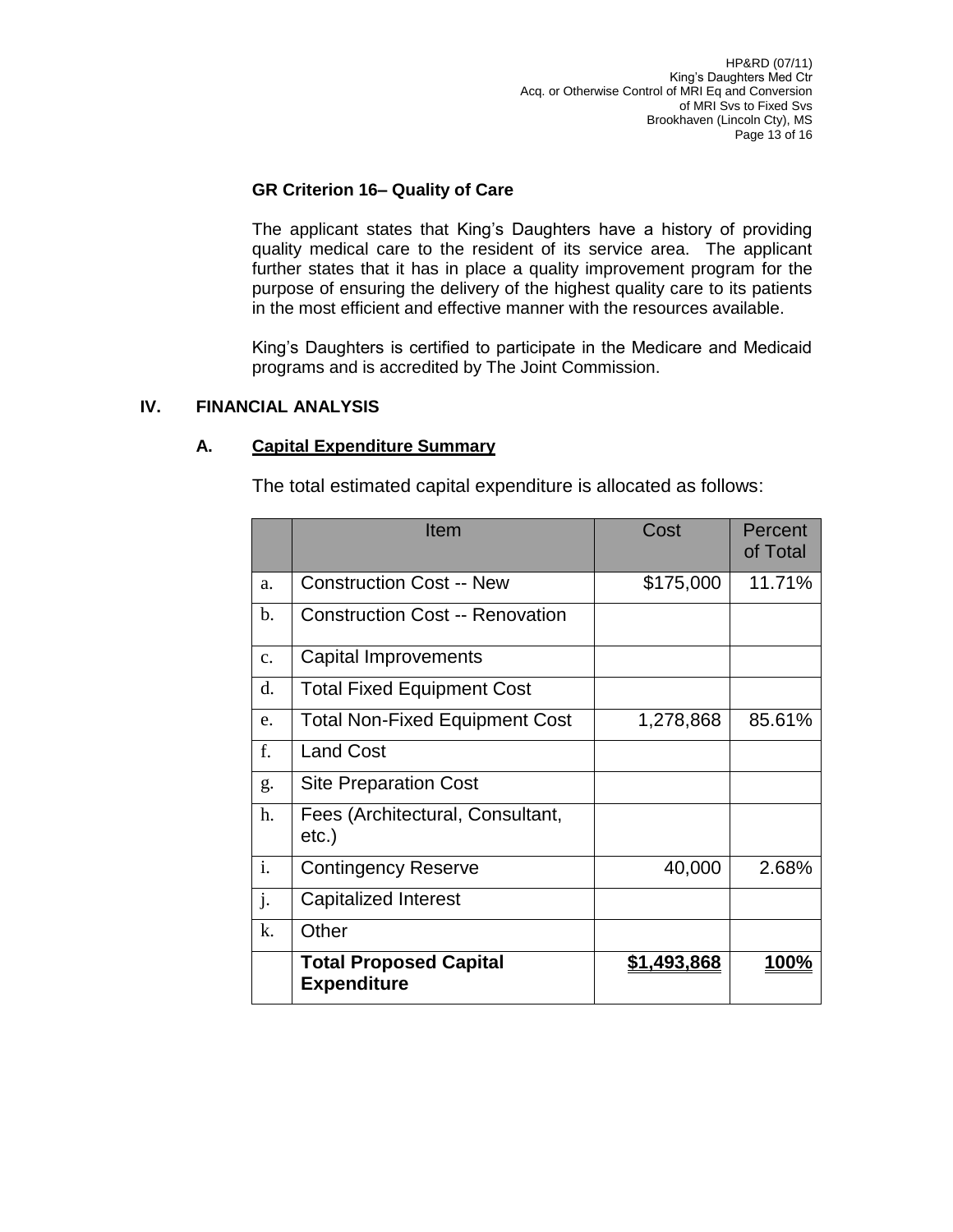# **B. Method of Financing**

As previously stated, the applicant intends to finance \$1,453,868 of the project for 60 months with an expected interest rate of 4.05% interest and finance the balance through accumulated cash reserves. The applicant included a projected operating statement for the first, second, and third years of operation (See Attachment 1).

## **C. Effect on Operating Costs**

With regard to this project, the applicant's projected Operating Statement for King's Daughters for the first three years of operation is listed as Attachment 1.

The applicant projects 1,892 MRI procedures will be performed the first year, 2,867 the second year, and 3,281 MRI procedures the third year of operation. The cost for the first year is \$441, the second year \$297, and \$281 the third year, and the charge per scan will be \$2,079 for the first, \$2,258 for the second year, and \$2,388 the third year.

# **D. Cost to Medicaid/Medicare**

The cost of the project to third party payors is as follows (based on gross patient revenue):

| <b>Patient Mix by</b><br><b>Payor</b> | <b>Utilization Percentage</b> | <b>First Year Cost</b> |
|---------------------------------------|-------------------------------|------------------------|
| <b>Medicare</b>                       | 37%                           | \$1,455,913            |
| <b>Medicaid</b>                       | 17%                           | 668,933                |
| <b>Commercial</b>                     | 4%                            | 157,396                |
| <b>Self Pay</b>                       | 11%                           | 432,839                |
| <b>Charity Care</b>                   | 1%                            | 39,349                 |
| <b>Other</b>                          | 30%                           | 1,180,470              |
| <b>Total</b>                          | 100%                          | 3,934,900              |

# **V. RECOMMENDATION OF OTHER AFFECTED AGENCIES**

The Division of Medicaid was provided a copy of this application for comment; however, no comments were received prior to posting of the staff analysis.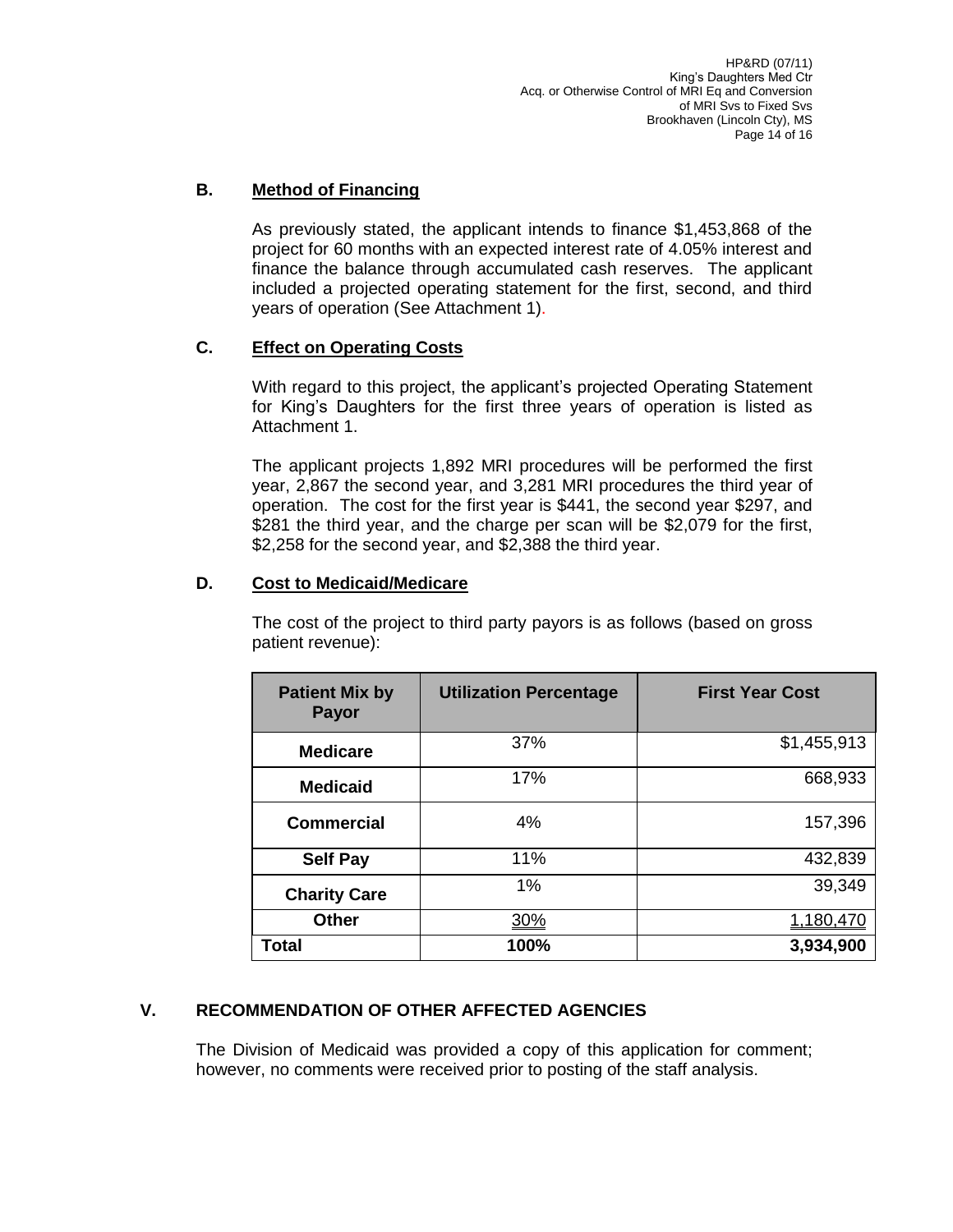# **VI. CONCLUSION AND RECOMMENDATION**

This project is in compliance with the criteria and standards for the offering of fixed or mobile MRI services as contained in the *FY 2011 Mississippi State Health Plan;* Chapter 8 of the *Mississippi Certificate of Need Review Manual, 2010 revision;* and all adopted rules, procedures, and plans of the Mississippi State Department of Health.

The Division of Health Planning and Resource Development recommends approval of the application submitted by King's Daughters Medical Center for the acquisition or otherwise control of MRI equipment and conversion of MRI services from mobile to fixed.